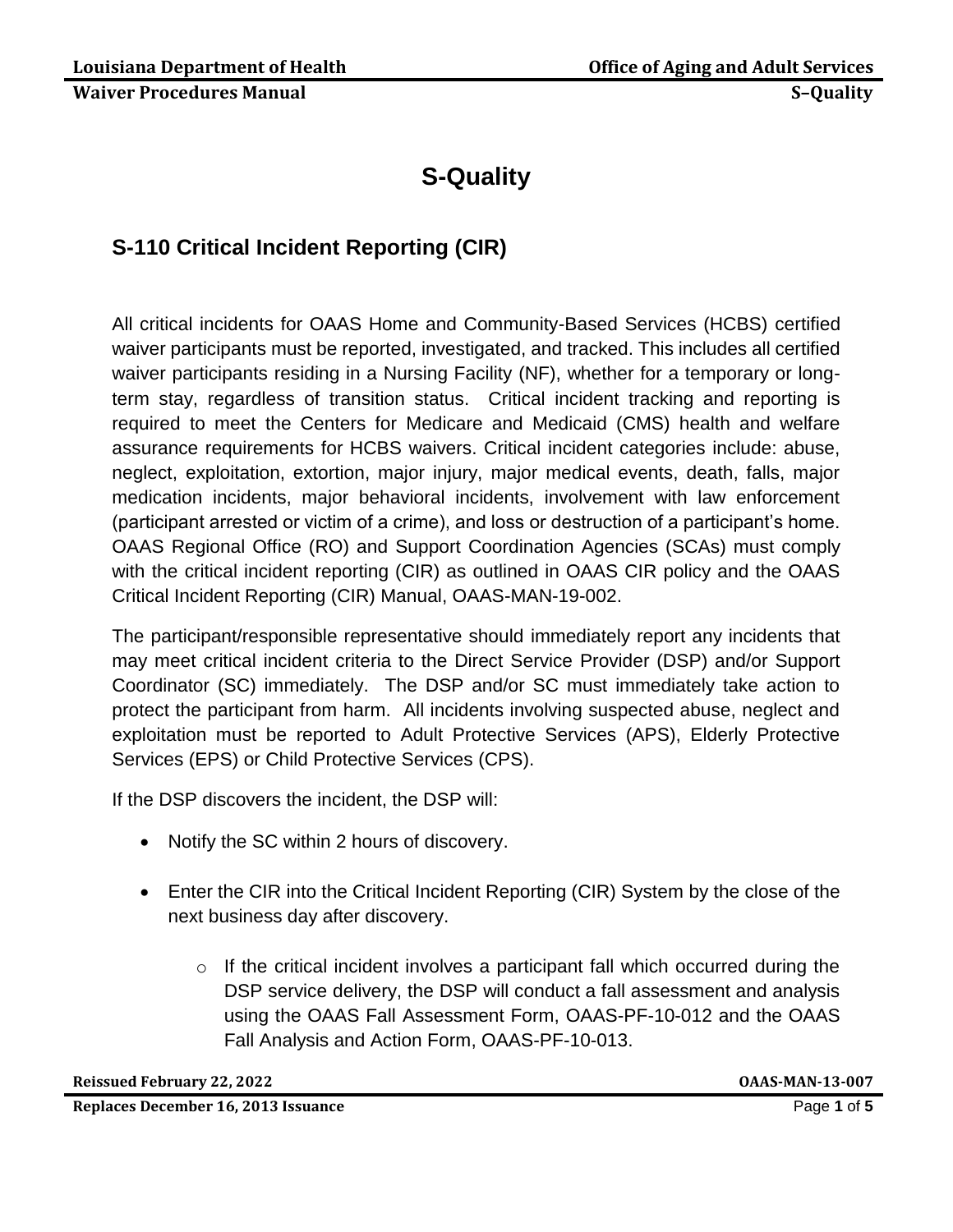- Submit follow-up into the CIR system by the close of the  $3<sup>rd</sup>$  business day after the initial report is entered.
- Cooperate with the CIR investigation, take action to prevent future occurrence and submit updates/follow-up until CIR closure.
- Participate in any planning meetings to resolve the critical incident and to develop strategies to prevent similar occurrences in the future.

If the SC discovers the critical incident, the SC will contact the DSP within 2 hours of discovery and will enter the incident into the CIR System by the close of the next business day after discovery.

For Adult Day Health Care (ADHC) Waiver participants (outside of LT-PCS service delivery) or self-directed Community Choices Waiver (CCW) participants, the SC will enter the incident into the CIR System by the close of the next business day after discovery/notification.

For ADHC Waiver or CCW participants residing in a NF, the SC will contact the DSP within 2 hours of discovery and will enter the incident into the CIR System by the close of the next business day after discovery.

If the critical incident involves a participant fall which occurred outside of DSP service delivery, the SC will conduct a fall assessment and analysis using the OAAS Fall Assessment Form, OAAS-PF-10-012, and the OAAS Fall Analysis and Action Form, OAAS-PF-10-013.

The SC will:

- Review critical incidents entered by the DSPs, requesting follow-up as needed.
- Submit follow-up including the cause and details of the incident and actions taken to ensure the continued health and safety of the participant by the close of the  $6<sup>th</sup>$ business day.
- Continue to follow-up with the DSP and participant, responding to RO requests and updating the CIR system until closure by the RO.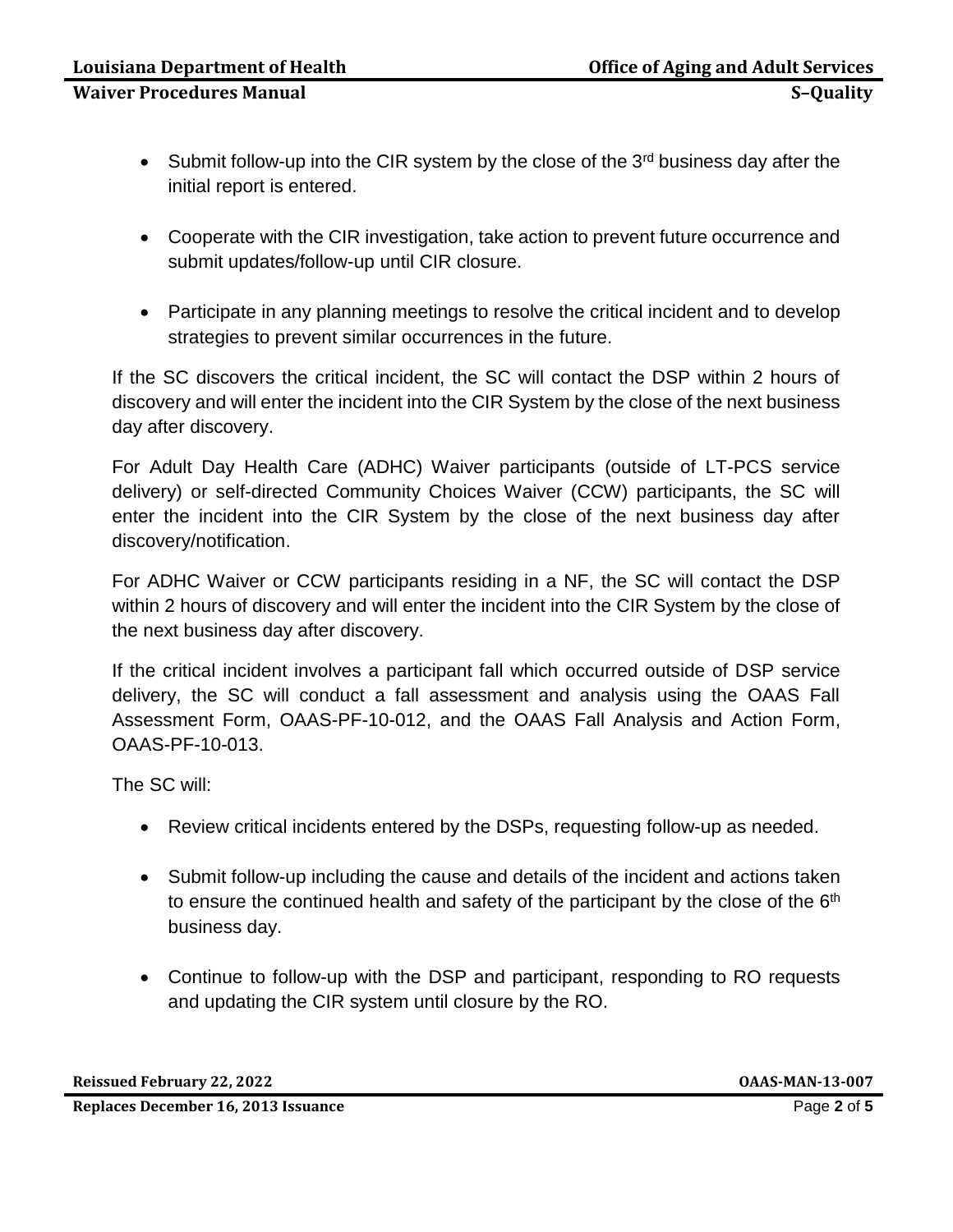- Participate in any planning meetings to resolve the critical incident and to develop strategies to prevent similar occurrences in the future.
- Once the CIR is closed in the CIR system, send a participant summary letter to the participant which includes the incident actions taken, resolution and suggested strategies/precautions to prevent reoccurrence. The summary does not include the identity of the reporter or any sensitive allegation information.
	- $\circ$  The participant summary is not sent for critical incidents involving a death.

Regional Office staff will:

- Follow-up with the SC, requesting additional information as necessary and providing technical assistance and direction until the closure of the incident.
- Complete referrals to other community resources/agencies to resolve any issues as needed.
- Ensure all necessary information is entered in to the CIR system and timelines are met.
- Submit CIR extensions within guidelines to the Regional Manager for review and approval as needed.
	- o Extensions may be granted up to 30 calendar days at a time. Extensions should not exceed 90 calendar days with the exception of APS/EPS cases, which must not exceed 150 calendar days.
- Complete the Participant Summary in the CIR system for distribution to the participant. The summary does not include the identity of the reporter or any sensitive allegation information.
	- o The participant summary is not completed for critical incidents involving a death.

Regional Manager will:

**Reissued February 22, 2022 OAAS-MAN-13-007**

**Replaces December 16, 2013 Issuance** Page **3** of **5**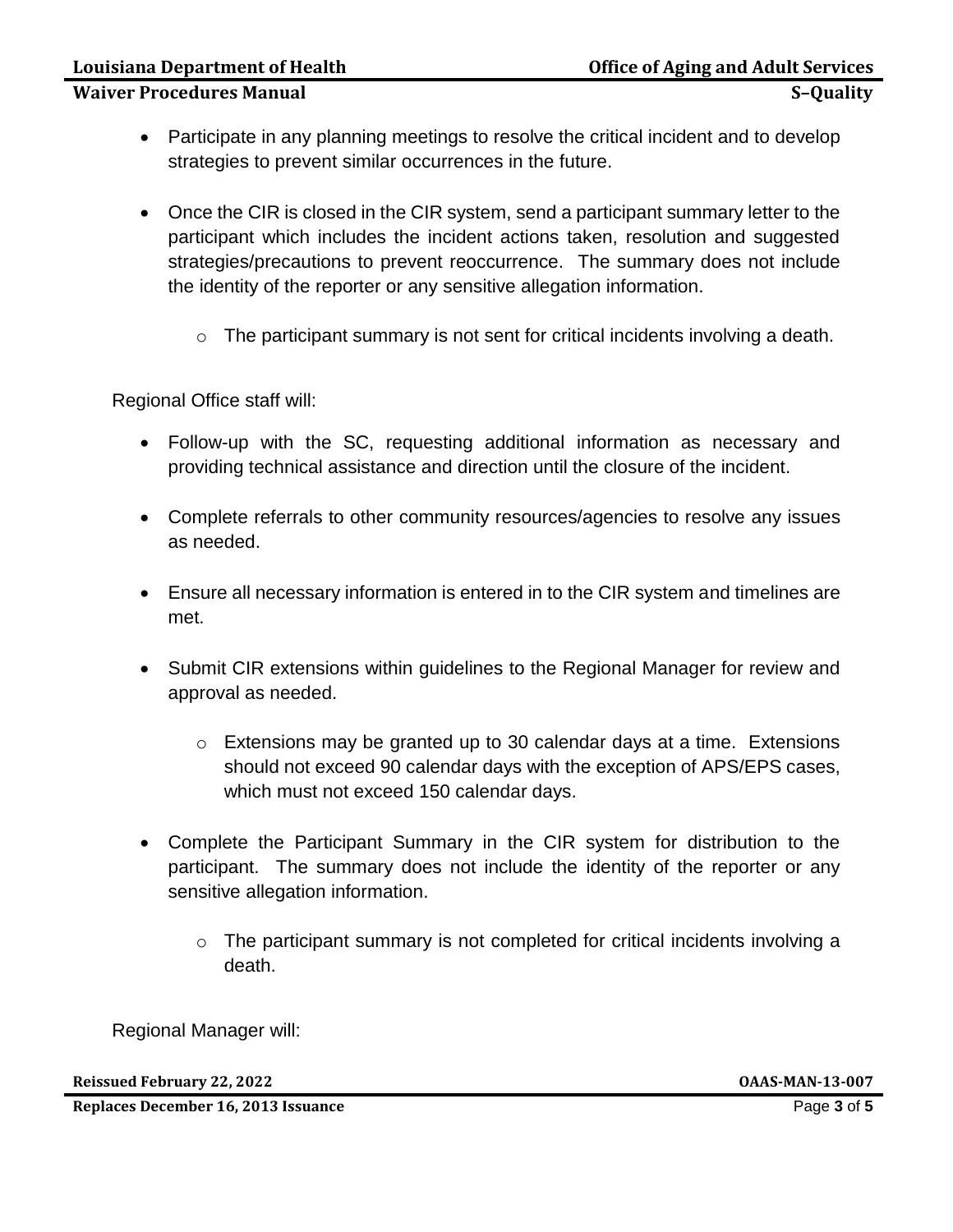**Waiver Procedures Manual S–Quality**

- Review all new critical incidents, determine priority level and assign to staff.
- Review and approve critical incident extension requests, ensuring extensions do not exceed timelines.
- Ensure that all critical incidents are completed and closed timely.
- Determine if a critical incident involving a death should be referred to the OAAS Mortality Review Committee, and if so, complete the referral.
- Close critical incidents after all follow-up has occurred and all necessary information has been entered into the CIR system.

## **S-200 Quality Review**

The Quality Review process is mandatory for all Support Coordination Agencies (SCAs) prior to Plan of Care (POC) approval and consists of the following components:

- Nursing Facility Level of Care (NF LOC) determination;
- interRAI Home Care (iHC) Assessment; and
- Plan of Care (POC) completion.

To ensure a thorough and accurate Quality Review process, SC supervisors should use the Level of Care (LOC)/Plan of Care (POC) Review Checklist, OAAS-PF-12-008, prior to approving and submitting the POC.

SC supervisor will:

- Gather the iHC assessment, iHC notebook and POC.
- Review the documents to determine whether the SC completed the NF LOC determination, iHC, and POC correctly.

**Reissued February 22, 2022 OAAS-MAN-13-007**